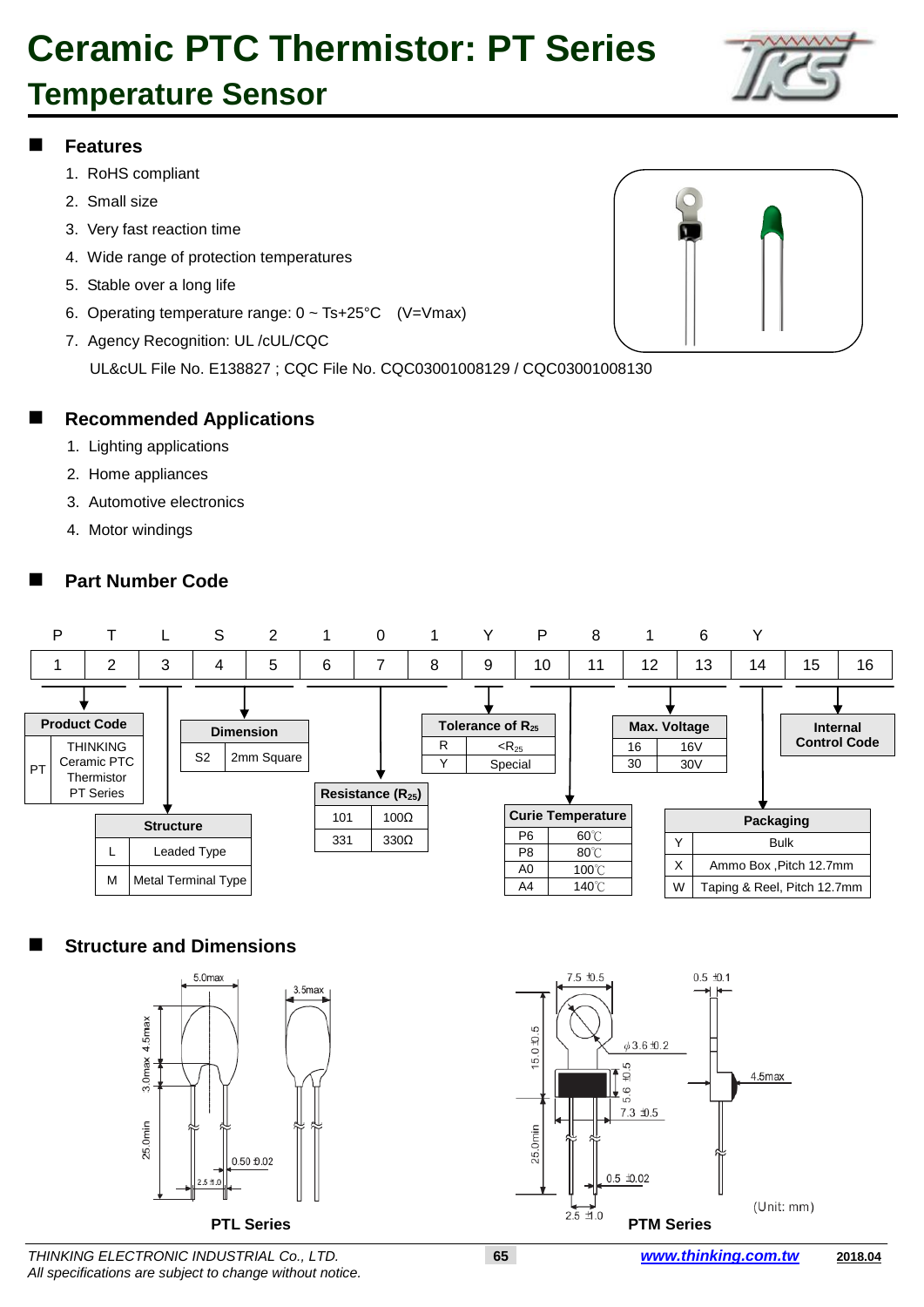## **Ceramic PTC Thermistor: PT Series Temperature Sensor**



### **Characteristics**

#### **PTL Series**

| Part No.          | Curie<br><b>Temperature</b> | <b>Sensing</b><br>Temperature | <b>Resistance Value</b> | Max.<br>Voltage    | Max.<br><b>Current</b>    |                         | <b>Safety</b><br><b>Approvals</b> |                          |            |
|-------------------|-----------------------------|-------------------------------|-------------------------|--------------------|---------------------------|-------------------------|-----------------------------------|--------------------------|------------|
|                   | Tc (°C)                     | Ts $(C)$                      | $25^{\circ}C(\Omega)$   | Ts-5°C( $\Omega$ ) | $Ts+5\mathcal{C}(\Omega)$ | $V_{max}$<br>$(V_{dc})$ | $I_{\text{max}}$<br>(mA)          | <b>UL/</b><br><b>cUL</b> | <b>CQC</b> |
| PTLS2101∏P4**     | 40±10                       | 55                            |                         |                    |                           |                         |                                   | $\sqrt{ }$               | $\sqrt{ }$ |
| PTLS2101∏P5**     | 50±10                       | 65                            |                         |                    |                           |                         |                                   | $\sqrt{ }$               | $\sqrt{ }$ |
| PTLS2101∏P6**     | 60±10                       | 75                            |                         |                    | 470 min.                  | 16/30                   | 100                               | $\sqrt{ }$               | $\sqrt{ }$ |
| PTLS2101∏P7**     | 70±10                       | 85                            | 100 max.                | 330 max.           |                           |                         |                                   | $\sqrt{}$                | $\sqrt{ }$ |
| PTLS2101∏P8**     | $80+10$                     | 95                            |                         |                    |                           |                         |                                   | $\sqrt{ }$               | $\sqrt{ }$ |
| PTLS2101∏P9**     | 90±10                       | 105                           |                         |                    |                           |                         |                                   | $\sqrt{ }$               | $\sqrt{ }$ |
| PTLS2101□A0**     | 100±10                      | 115                           |                         |                    |                           |                         |                                   | V                        | $\sqrt{ }$ |
| PTLS2331□P4**     | 40±10                       | 55                            | 330 max.                |                    | 2200 min.                 |                         |                                   | V                        | $\sqrt{ }$ |
| PTLS2331∏P5**     | 50±10                       | 65                            |                         |                    |                           |                         |                                   | $\sqrt{ }$               | $\sqrt{ }$ |
| $PTLS2331$ $P6**$ | $60+10$                     | 75                            |                         |                    |                           |                         |                                   | $\sqrt{ }$               | $\sqrt{ }$ |
| PTLS2331∏P7**     | 70±10                       | 85                            |                         | 1500 max.          |                           |                         |                                   | $\sqrt{ }$               | $\sqrt{ }$ |
| PTLS2331∏P8**     | $80+10$                     | 95                            |                         |                    |                           |                         |                                   | $\sqrt{ }$               | $\sqrt{ }$ |
| $PTLS2331$ $P9**$ | 90±10                       | 105                           |                         |                    |                           |                         |                                   | V                        | $\sqrt{ }$ |
| PTLS2331∏A0**     | $100+10$                    | 115                           |                         |                    |                           |                         |                                   | V                        | √          |

**Note:** 1:  $\Box$  is the tolerance of R<sub>25</sub>

2: \*\* is the maximum voltage (16 $V_{dc}$  or 30 $V_{dc}$ )

#### **PTL –02/03 Series**

| Part No.        | <b>Curie</b><br>Temperature | <b>Sensing</b><br>Temperature | <b>Resistance Value</b>    |                               |                               | Max.<br>Voltage                | Max.<br><b>Current</b>        |                                | <b>Safety</b><br><b>Approvals</b> |                          |            |            |               |  |  |       |     |            |            |
|-----------------|-----------------------------|-------------------------------|----------------------------|-------------------------------|-------------------------------|--------------------------------|-------------------------------|--------------------------------|-----------------------------------|--------------------------|------------|------------|---------------|--|--|-------|-----|------------|------------|
|                 | $Tc$ ( $C$ )                | Ts $(C)$                      | $25^{\circ}$<br>$(\Omega)$ | $Ts-5^{\circ}C$<br>$(\Omega)$ | $Ts+5^{\circ}C$<br>$(\Omega)$ | $Ts+15^{\circ}C$<br><b>(Ω)</b> | $Ts+23^\circ C$<br>$(\Omega)$ | $V_{\text{max}}$<br>$(V_{dc})$ | $I_{\text{max}}$<br>(mA)          | <b>UL/</b><br><b>cUL</b> | <b>CQC</b> |            |               |  |  |       |     |            |            |
| PTLS2101∏P4**02 | 40±10                       | 60                            |                            |                               |                               |                                |                               |                                |                                   | $\sqrt{ }$               | $\sqrt{ }$ |            |               |  |  |       |     |            |            |
| PTLS2101□P5**02 | 50±10                       | 70                            | max.                       | 570                           |                               | 570                            | min.                          |                                | 10K<br>min.                       |                          |            | $\sqrt{ }$ | $\mathcal{N}$ |  |  |       |     |            |            |
| PTLS2101∏P6**02 | 60±10                       | 80                            |                            |                               |                               |                                |                               |                                |                                   | $\sqrt{ }$               | $\sqrt{ }$ |            |               |  |  |       |     |            |            |
| PTLS2101∏P7**03 | 70±10                       | 90                            | 100<br>max.                |                               |                               |                                |                               |                                |                                   | $\sqrt{ }$               | $\sqrt{ }$ |            |               |  |  |       |     |            |            |
| PTLS2101□P8**03 | 80±10                       | 100                           |                            |                               |                               |                                |                               |                                |                                   | $\sqrt{ }$               | $\sqrt{ }$ |            |               |  |  |       |     |            |            |
| PTLS2101□P9**03 | 90±10                       | 110                           |                            |                               |                               |                                |                               |                                |                                   | $\sqrt{ }$               | $\sqrt{ }$ |            |               |  |  |       |     |            |            |
| PTLS2101∏A0**03 | $100+10$                    | 120                           |                            |                               |                               |                                |                               |                                |                                   |                          |            |            |               |  |  | 16/30 | 100 | $\sqrt{ }$ | $\sqrt{ }$ |
| PTLS2101∏A1**03 | 110±10                      | 130                           |                            |                               |                               |                                | 550                           | 1330                           | 4000                              |                          |            |            |               |  |  |       |     |            |            |
| PTLS2101∏A2**03 | 120±10                      | 140                           |                            |                               | max.                          | min.                           | min.                          |                                |                                   |                          |            |            |               |  |  |       |     |            |            |
| PTLS2101□A3**03 | 130±10                      | 150                           |                            |                               |                               |                                |                               |                                |                                   |                          |            |            |               |  |  |       |     |            |            |
| PTLS2101∏A4**03 | 140±10                      | 160                           |                            |                               |                               |                                |                               |                                |                                   |                          |            |            |               |  |  |       |     |            |            |
| PTLS2101∏A5**03 | 150±10                      | 170                           |                            |                               |                               |                                |                               |                                |                                   |                          |            |            |               |  |  |       |     |            |            |
| PTLS2101∏A6**03 | 160±10                      | 180                           |                            |                               |                               |                                |                               |                                |                                   |                          |            |            |               |  |  |       |     |            |            |

**Note:** 1:  $\Box$  is the tolerance of R<sub>25</sub>

2: \*\* is the maximum voltage (16 $V_{dc}$  or 30 $V_{dc}$ )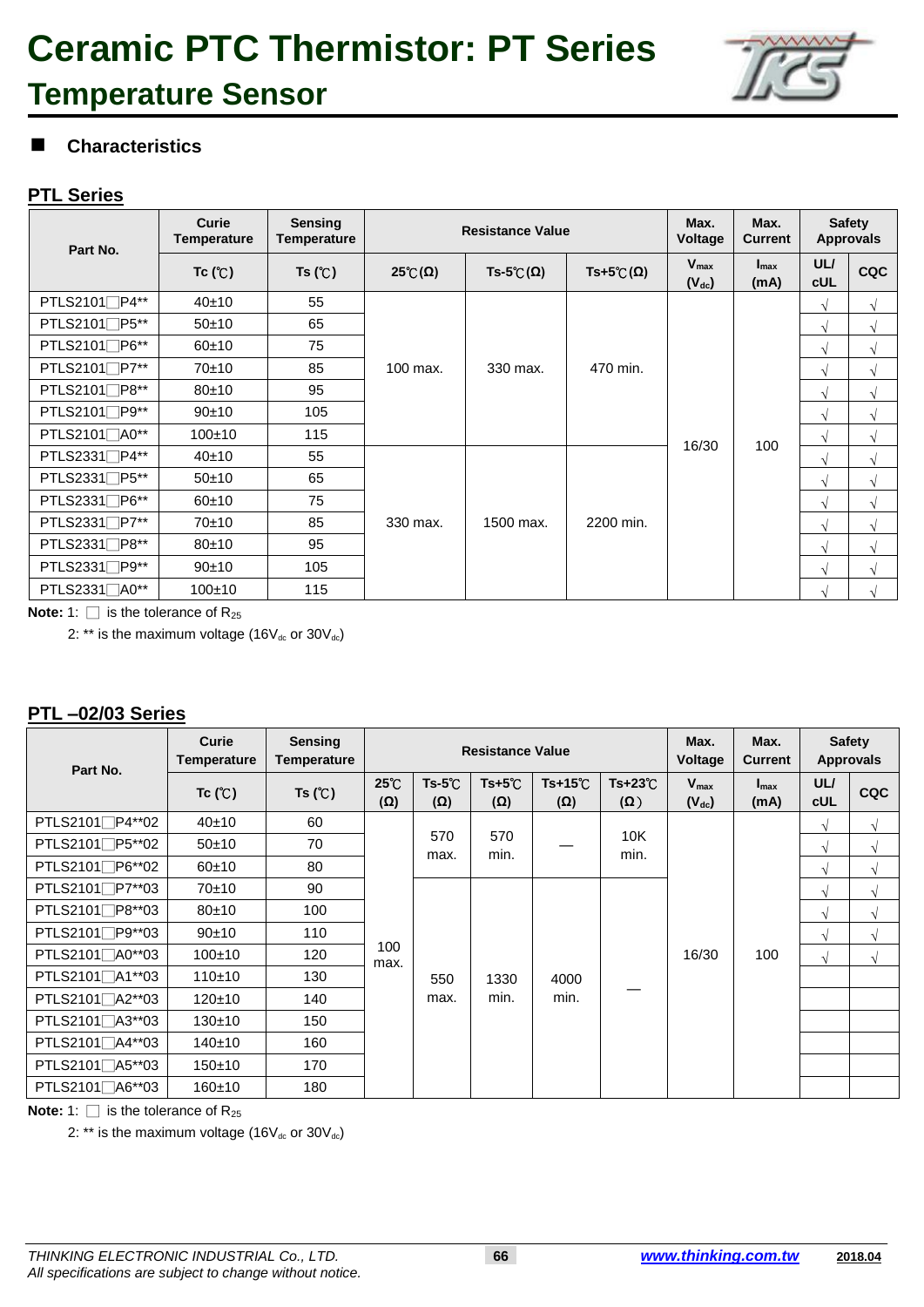### **Temperature Sensor**



### **PTM Series**

|                   | Curie<br><b>Temperature</b> | <b>Sensing</b><br>Temperature |                       | <b>Resistance Value</b> |                   | Max.<br>Voltage  | Max.<br><b>Current</b> |            | <b>Safety</b><br><b>Approvals</b> |
|-------------------|-----------------------------|-------------------------------|-----------------------|-------------------------|-------------------|------------------|------------------------|------------|-----------------------------------|
| Part No.          | Tc $(C)$                    | Ts $(C)$                      | $25^{\circ}C(\Omega)$ | Ts-5°C( $\Omega$ )      | Ts+5°C $(\Omega)$ | $V_{\text{max}}$ | $I_{\text{max}}$       | <b>UL/</b> | <b>CQC</b>                        |
|                   |                             |                               |                       |                         |                   | $(V_{dc})$       | (mA)                   | <b>cUL</b> |                                   |
| $PTMS2101$ $P4**$ | 40±10                       | 55                            |                       |                         |                   |                  |                        | $\sqrt{ }$ | $\sqrt{ }$                        |
| $PTMS2101$ $P5**$ | 50±10                       | 65                            |                       |                         |                   |                  |                        | $\sqrt{ }$ | $\mathcal{N}$                     |
| $PTMS2101$ $P6**$ | $60+10$                     | 75                            | 100 max.              |                         |                   |                  |                        | $\sqrt{ }$ | $\sqrt{ }$                        |
| PTMS2101∏P7**     | 70±10                       | 85                            |                       | 330 max.                | 470 min.          |                  |                        | $\sqrt{ }$ | $\sqrt{ }$                        |
| PTMS2101∏P8**     | $80+10$                     | 95                            |                       |                         |                   |                  |                        | $\sqrt{ }$ | $\sqrt{ }$                        |
| $PTMS2101$ $P9**$ | $90+10$                     | 105                           |                       |                         |                   |                  |                        | $\sqrt{ }$ | $\sqrt{ }$                        |
| PTMS2101∏A0**     | 100±10                      | 115                           |                       |                         |                   | 16/30            | 100                    | $\sqrt{ }$ | $\sqrt{ }$                        |
| $PTMS2331$ $P4**$ | 40±10                       | 55                            |                       |                         |                   |                  |                        | $\sqrt{ }$ | $\sqrt{ }$                        |
| PTMS2331∏P5**     | 50±10                       | 65                            |                       |                         | 2200 min.         |                  |                        | $\sqrt{ }$ | $\sqrt{ }$                        |
| PTMS2331∏P6**     | $60+10$                     | 75                            |                       |                         |                   |                  |                        | $\sqrt{ }$ | $\sqrt{ }$                        |
| PTMS2331∏P7**     | 70±10                       | 85                            | 330 max.              | 1500 max.               |                   |                  |                        | $\sqrt{ }$ | $\sqrt{ }$                        |
| $PTMS2331$ $P8**$ | $80+10$                     | 95                            |                       |                         |                   |                  |                        | $\sqrt{ }$ | $\sqrt{ }$                        |
| PTMS2331□P9**     | 90±10                       | 105                           |                       |                         |                   |                  |                        | $\sqrt{ }$ | $\sqrt{ }$                        |
| PTMS2331□A0**     | $100+10$                    | 115                           |                       |                         |                   |                  |                        | $\sqrt{ }$ | $\sim$                            |

**Note:** 1:  $\Box$  is the tolerance of  $R_{25}$ 

2: \*\* is the maximum voltage  $(16V_{dc}$  or  $30V_{dc})$ 

#### **PTM –02/03 Series**

| Part No.                     | Curie<br>Temperature | <b>Sensing</b><br>Temperature |                          |                        | Resistance Value              |                               |                               | Max.<br><b>Voltage</b>         | Max.<br><b>Current</b>   | <b>Approvals</b>  | <b>Safety</b> |  |      |      |  |  |      |               |  |
|------------------------------|----------------------|-------------------------------|--------------------------|------------------------|-------------------------------|-------------------------------|-------------------------------|--------------------------------|--------------------------|-------------------|---------------|--|------|------|--|--|------|---------------|--|
|                              | Tc $(C)$             | Ts $(C)$                      | <b>25℃</b><br>$(\Omega)$ | $Ts-5^{\circ}C$<br>(Ω) | $Ts+5^{\circ}C$<br>$(\Omega)$ | $Ts+15^{\circ}$<br>$(\Omega)$ | $Ts+23^\circ C$<br>$(\Omega)$ | $V_{\text{max}}$<br>$(V_{dc})$ | $I_{\text{max}}$<br>(mA) | UL/<br><b>cUL</b> | <b>CQC</b>    |  |      |      |  |  |      |               |  |
| PTMS2101∏P4**02              | 40±10                | 60                            |                          | 570<br>max.            |                               |                               | 10K<br>min.                   |                                |                          | $\mathcal{N}$     |               |  |      |      |  |  |      |               |  |
| PTMS2101∏P5**02              | 50±10                | 70                            |                          |                        | 570<br>min.                   |                               |                               |                                |                          | $\Delta$          |               |  |      |      |  |  |      |               |  |
| PTMS2101∏P6**02              | 60±10                | 80                            |                          |                        |                               |                               |                               | 16/30                          | 100                      | $\Delta$          |               |  |      |      |  |  |      |               |  |
| PTMS2101∏P7**03              | 70±10                | 90                            | 100<br>max.              |                        |                               |                               |                               |                                |                          | $\sim$            |               |  |      |      |  |  |      |               |  |
| PTMS2101 <sup>−</sup> P8**03 | $80+10$              | 100                           |                          |                        |                               |                               |                               |                                |                          | $\mathcal{N}$     |               |  |      |      |  |  |      |               |  |
| PTMS2101 <sup>1</sup> P9**03 | 90±10                | 110                           |                          | 550<br>max.            |                               |                               |                               |                                |                          |                   |               |  | 1330 | 4000 |  |  |      | $\mathcal{N}$ |  |
| PTMS2101 <sup>1</sup> A0**03 | $100+10$             | 120                           |                          |                        |                               |                               |                               |                                |                          |                   |               |  |      |      |  |  | min. | min.          |  |
| PTMS2101 <sup>-41**</sup> 03 | 110±10               | 130                           |                          |                        |                               |                               |                               |                                |                          |                   |               |  |      |      |  |  |      |               |  |
| PTMS2101 <sup>-42*</sup> 03  | $120+10$             | 140                           |                          |                        |                               |                               |                               |                                |                          |                   |               |  |      |      |  |  |      |               |  |

**Note:** 1:  $\Box$  is the tolerance of  $R_{25}$ 

2: \*\* is the maximum voltage (16 $V_{dc}$  or 30 $V_{dc}$ )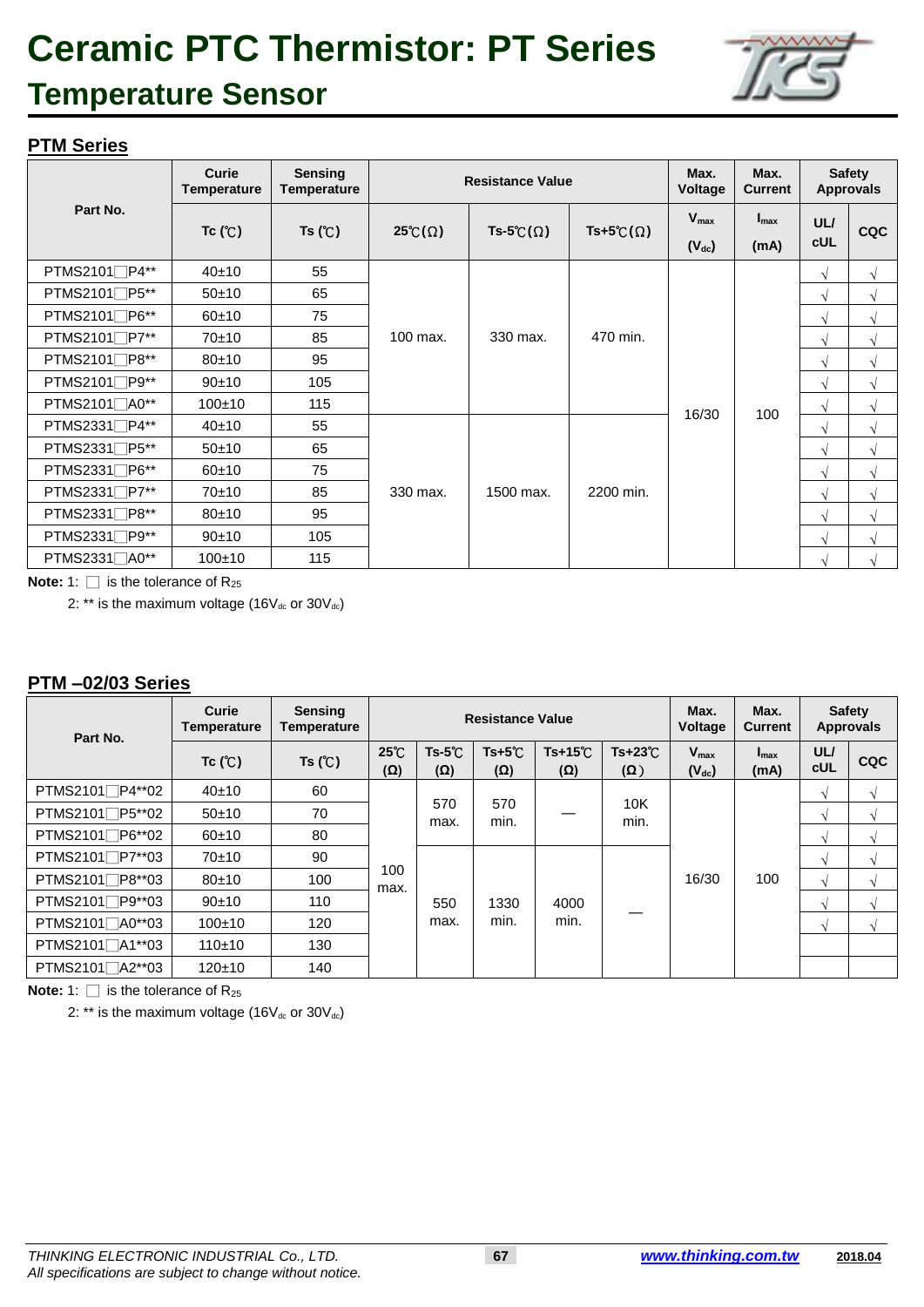### **Temperature Sensor**

**R-T Characteristic Curve (Typical)**

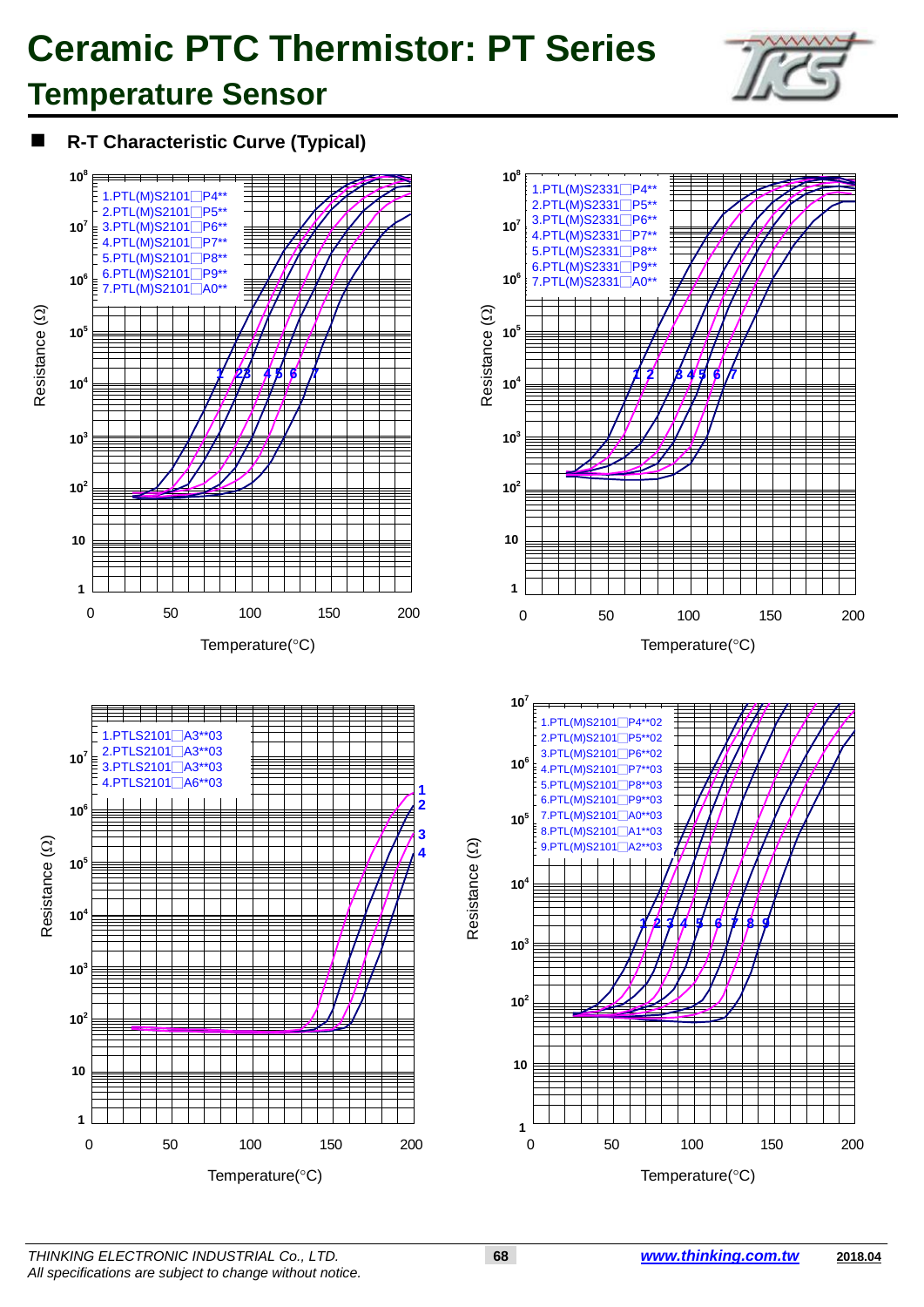

### **Temperature Sensor**

### $\blacksquare$  Soldering Recommendation

**Wave Flow Soldering Profile**



#### **Note**

- 1. (1~3℃)/sec.
- 2. Approx. 200℃/sec.
- 3. 5℃/sec. (Max)

### **Recommended Reworking Conditions With Soldering Iron**

| <b>Item</b>                       | <b>Conditions</b>     |
|-----------------------------------|-----------------------|
| Temperature of Soldering Iron-tip | $360^{\circ}$ (max.)  |
| Soldering Time                    | 3 sec (max.)          |
| <b>Distance from Coating</b>      | $2 \text{ mm (min.)}$ |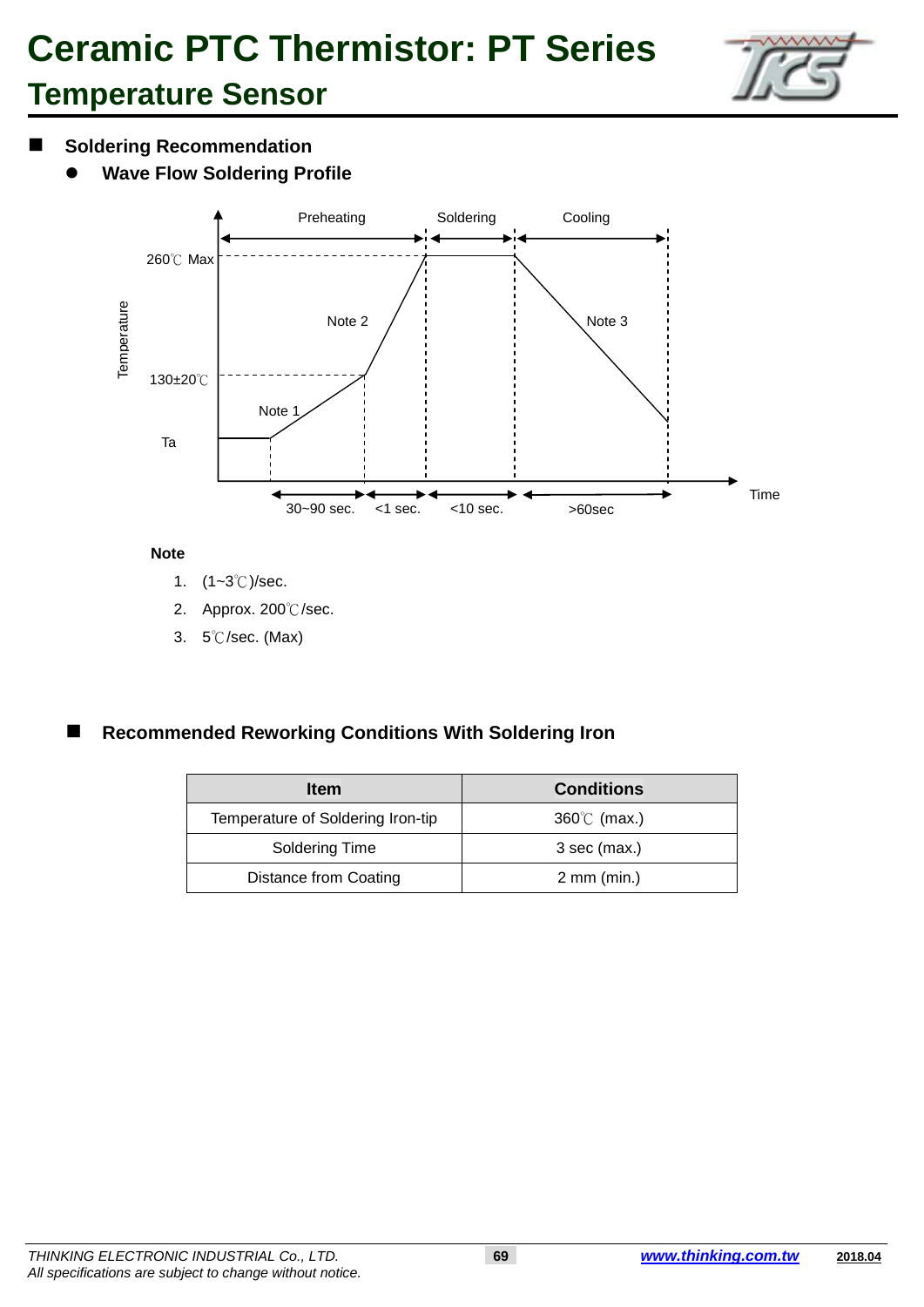## **Ceramic PTC Thermistor: PT Series Temperature Sensor**



### **Reliability Test**

| <b>Item</b>                                                                    | <b>Standard</b>  | <b>Test Conditions and Methods</b>                                                                                                                                                                                                                                                             | <b>Specifications</b>                                                                  |
|--------------------------------------------------------------------------------|------------------|------------------------------------------------------------------------------------------------------------------------------------------------------------------------------------------------------------------------------------------------------------------------------------------------|----------------------------------------------------------------------------------------|
| Robustness of<br><b>Terminations</b>                                           | IEC 60738-1      | Gradually apply the specified force and keep the unit fixed for<br>$10±1$ sec.<br><b>Terminal diameter</b><br>Force<br>T(N)<br>(mm)<br>$0.35 < d \le 0.5$<br>5.0<br>10.0<br>$0.5 < d \le 0.8$                                                                                                  | $ \triangle \mathsf{R}_{25}/\mathsf{R}_{25}  \le 20\%$<br>No visible damage            |
| Solderability                                                                  | IEC 60738-1      | 245±3 ℃, 2±0.5 sec                                                                                                                                                                                                                                                                             | At least 95% of terminal<br>electrode is covered by<br>new solder                      |
| Resistance to<br><b>Soldering Heat</b>                                         | IEC 60738-1      | 260±3 °C, 10±1 sec                                                                                                                                                                                                                                                                             | $\vert \triangle\mathsf{R}_{25}\mathsf{R}_{25}\,\vert \leq 20\%$<br>No visible damage  |
| Vibration                                                                      | IEC 60738-1      | Frequency range: 10~55Hz<br>Amplitude: 0.75mm or 98m/s <sup>2</sup><br>Direction: 3 mutually perpendicular directions<br>Duration: 6hrs(3x2 hrs)                                                                                                                                               | $ \bigtriangleup \mathsf{R}_{25} / \mathsf{R}_{25}  \leq 20\%$<br>No visible damage    |
| Shock                                                                          | IEC 60738-1      | Wave: half-sine<br>$\triangle$ V: 1.0m/s<br>Acceleration: 50 m/s <sup>2</sup><br>Pulse time: 30ms                                                                                                                                                                                              | $ \bigtriangleup \mathsf{R}_{25} / \mathsf{R}_{25}  \leq 20\%$<br>No visible damage    |
| Rapid Change of<br>Temperature                                                 | IEC 60738-1      | The thermal shock conditions shown below shall be repeated<br>5 cycles.<br>Period (minutes)<br>Temperature $(\mathcal{C})$<br>Step<br>$-40 \pm 5$<br>1<br>$30 \pm 3$<br>$\overline{2}$<br>$5 \pm 3$<br>Room temperature<br>3<br>$85 \pm 5$<br>$30 \pm 3$<br>Room temperature<br>$5 \pm 3$<br>4 | $\mid \triangle \mathsf{R}_{25} / \mathsf{R}_{25} \mid \leq 20\%$<br>No visible damage |
| Damp Heat,<br><b>Steady State</b>                                              | IEC 60738-1      | 40±2°C, 90~95%RH, 1000±2 hrs                                                                                                                                                                                                                                                                   | $\triangle$ R <sub>25</sub> /R <sub>25</sub>   $\leq$ 20%<br>No visible damage         |
| <b>Climatic Sequence</b>                                                       | IEC60738-1       | Dry heat: Ts+25°C for 16 hrs<br>Damp heat first cycle: 40°C, 95% R.H, cycle time: 24 hrs<br>Cold: $0^{\circ}$ for 2 hrs<br>Damp heat (cyclic), remaining cycles: 5 cycles<br>Test according to IEC60068-2-30                                                                                   | $ \triangle \mathsf{R}_{25} / \mathsf{R}_{25}  \leq 20\%$<br>No visible damage         |
| <b>Endurance at Upper</b><br>Category<br>Temperature                           | IEC60738-1       | Ts+25℃, for 1000±2hrs                                                                                                                                                                                                                                                                          | $\triangle$ R <sub>25</sub> /R <sub>25</sub>   $\leq$ 20%<br>No visible damage         |
| Endurance at<br><b>Maximum Operating</b><br>Temperature and<br>Maximum Voltage | IEC60738-1       | Ts+25 $\degree$ C, Vmax, Imax for 1000 $\pm$ 2 hrs                                                                                                                                                                                                                                             | $\triangle$ R <sub>25</sub> /R <sub>25</sub>   $\leq$ 20%<br>No visible damage         |
| Insulation <sup>*1</sup>                                                       | <b>CECC42000</b> | 100±15Vdc, 60±5 Sec                                                                                                                                                                                                                                                                            | $\geq$ 100M $\Omega$                                                                   |
| Voltage Proof <sup>*1</sup>                                                    | CECC42000        | 1000±10Vrms, 60±5 Sec                                                                                                                                                                                                                                                                          | No damage observed                                                                     |

**Note:** \*1 : Available for PTM series only.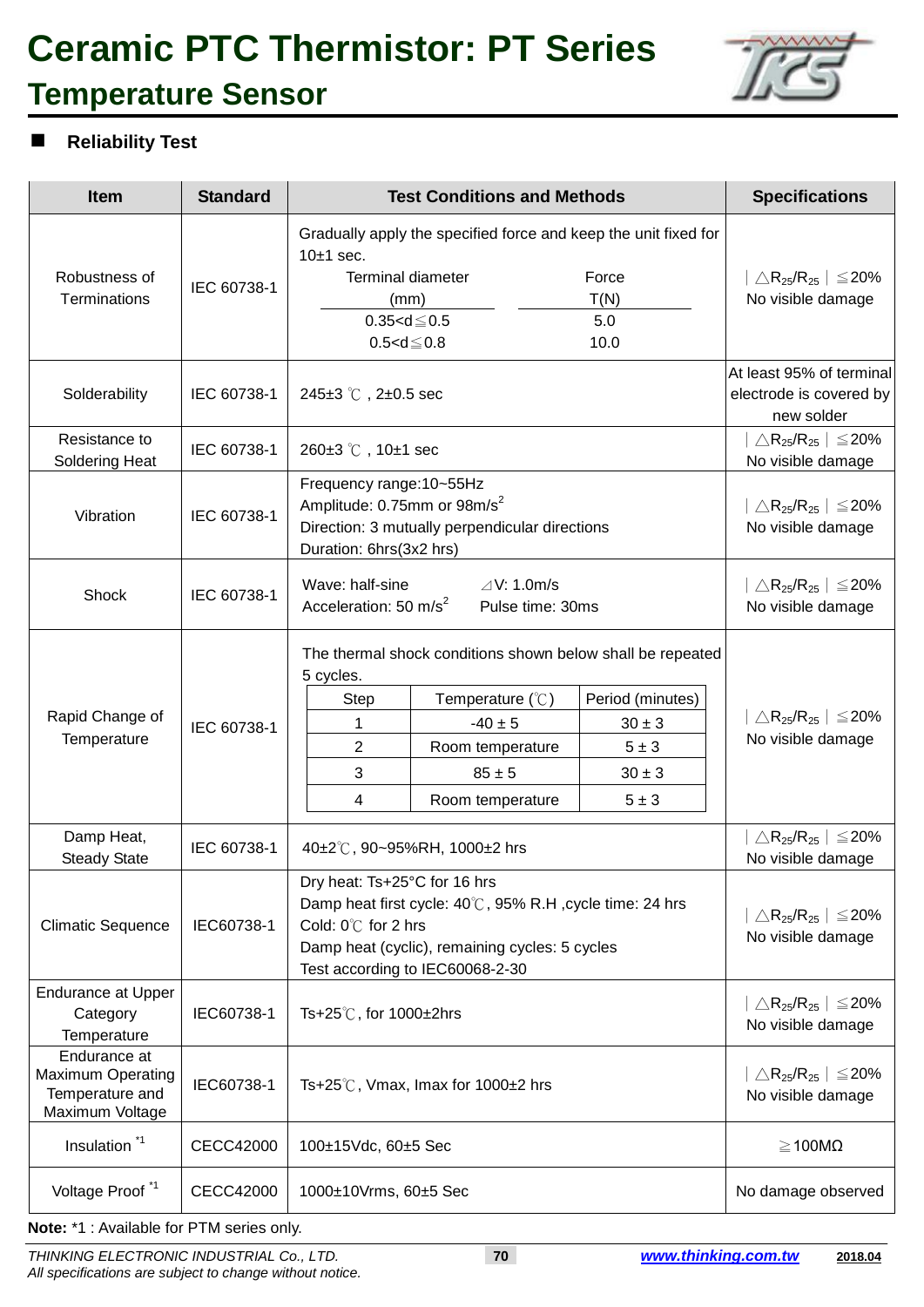### **Temperature Sensor**



### **Packaging**

**Taping Specification (For straight lead)**



### **Parameter List**

| <b>Index</b>           | <b>Parameter</b>                    | <b>Nominal dimensions</b> | <b>Tolerance</b> |
|------------------------|-------------------------------------|---------------------------|------------------|
| P                      | Lead spacing                        | 2.5                       | ±1               |
| $P_0$                  | Sprocket hole pitch                 | 12.7                      | ±0.3             |
| $P_1$                  | Ordinate to adjacent component lead | 5.10                      | ±1               |
| P <sub>2</sub>         | Device pitch                        | 12.7                      | ±1               |
| $H_0$                  | Abscissa to plane                   | 18                        | ±1               |
| $H_1$                  | Abscissa to top                     | 32.5                      | Max.             |
| W                      | Carrier tape width                  | 18                        | ±1               |
| $W_0$                  | Hold-down tape width                | 12                        | ±1.5             |
| $W_1$                  | Sprocket hole position              | 9                         | ±1               |
| $W_2$                  | Top distance between tape edges     | 3                         | 3 Max.           |
| $\triangle \mathsf{P}$ | Body tape plane deviation           | 1                         | 1 Max.           |
| $\triangle$ h          | Body lateral deviation              | $\overline{2}$            | 2 Max.           |
| A                      | Lead protrusion                     | 0.5                       | 0.5 Max.         |
| $D_0$                  | Sprocket hole diameter              | 4                         | ±0.2             |
| t                      | Tape thickness                      | 0.6                       | ±0.2             |

**Note:** Taping specification is applied to PTL series only.